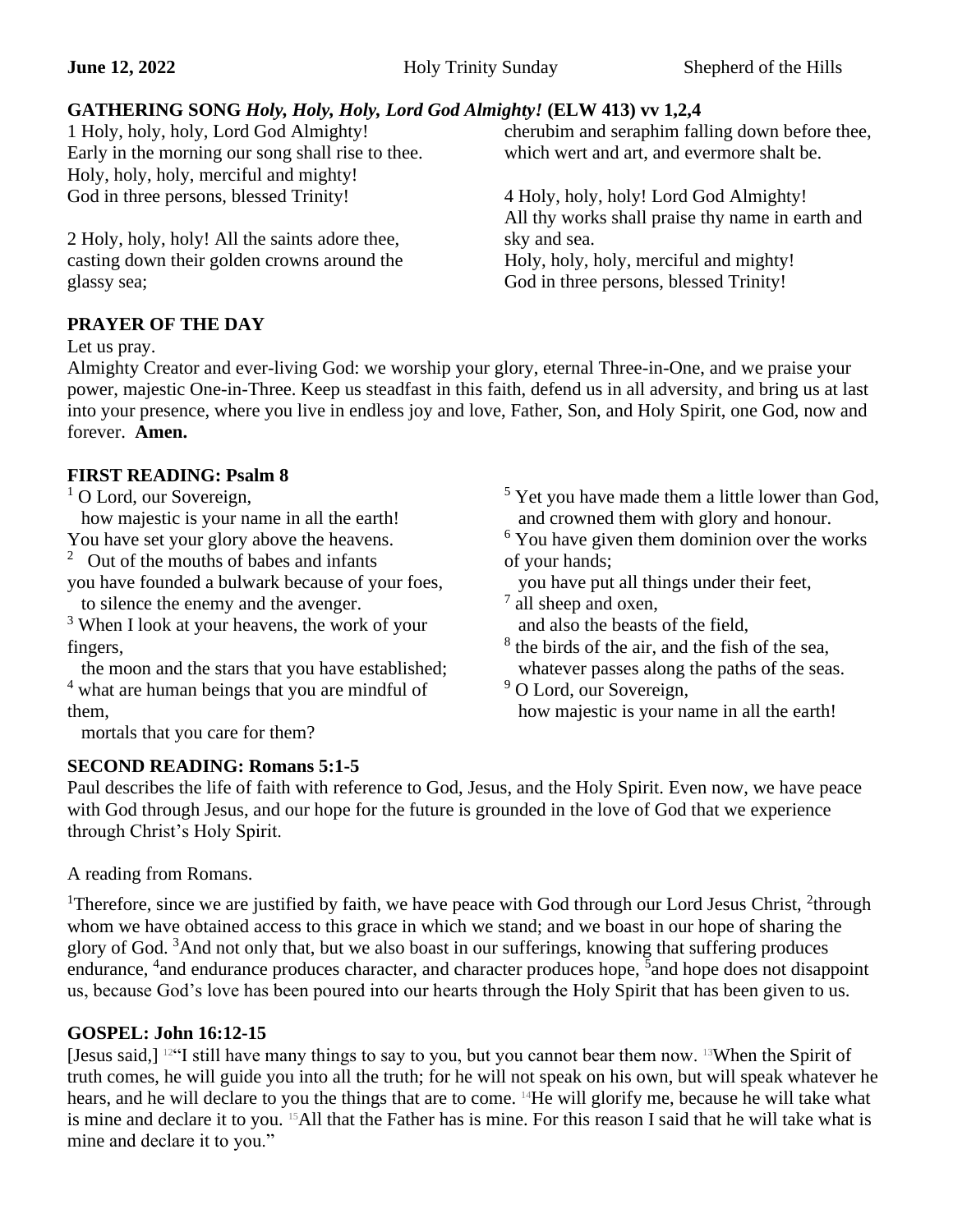#### **MESSAGE –** Reverend Kendra Nolde

A young girl watched her father tilling the ground for the garden he planted every year. After working the soil, her father would spend a few days planting seed. Then there was setting up the row markers, stringing lines for the peas and other tasks that took many days. Year by year, the girl watched her dad, and how there was always that look of satisfaction when her father would have the whole garden laid out. He would wipe his brow and lean on the top of his shovel and look out over his work for the longest time. It was kind of like: "And he looked over all he had made, and it was good."

The girl watched. She was a spectator. Then one spring everything changed. She was watching her dad watching his garden, when she was called over. Her father put his arm around her shoulder and said, "This is yours to take care of now!" She was stunned. Suddenly her role radically changed. What once seemed like a regular back yard garden now looked like acres and acres of garden to care for! "This is all yours to take care of now?" It seemed an impossible task. How could she even conceive of taking care of something that only her father could produce?

"What are human beings that you are mindful of them?" The psalmist asks. "And yet you have given them dominion over the works of your hands." In other words, God said, "This is yours to take care of now."

This past weekend was our annual Central States Synod Assembly — I say "annual" — yet because of the pandemic this was actually the first time we were able to gather together in person from congregations across Missouri and Kansas. The theme of the Assembly was: United with Christ: All Creation Groans. All Creation Sings. Our guest speaker was Dr. Cynthia Moe-Lebeda, an ethics professor from Pacific Lutheran Theological Seminary. She began her talk by reminding us that in Genesis, when scripture says God put human beings into the garden to till and keep it — those words in Hebrew actually mean something more like "to serve and preserve it, to care for and tend" it. Yes, this garden is yours now — to serve and preserve, to care for and tend.

In observance of Earth Day several years ago, the Associated Press asked astronauts who had returned from space to recall what it felt like to look back at the earth. Apollo 8 astronaut Bill Anders was the one whose 1968 pictures of our lovely, fragile planet became famous as "Earthrise": a crystal blue drop, hovering in the darkness of space, peaks over the horizon of a desolate and grey lunar landscape, its leading edge flooded in light, the lower half disappearing, seemingly melting away into the darkness that surrounds it. What was it like to look back at earth? Anders said: "We came all this way to explore the moon, and the most important thing is that we discovered the Earth." Anders went on: "[The earth] was the only color we could see in the universe…We're living on a tiny little dust mote in left field on a rather insignificant galaxy. And basically this is it for humans. It strikes me that it's a shame that we're squabbling over oil and borders."

"O Lord our Lord, how majestic is your name in all the earth!…When I consider your heavens, the work of your fingers, the moon and the stars you have set in their courses…". We long for the peace that came over us as we saw, for the first time, the inexpressibly graceful pictures Anders took of our blue, swirling oceans and clouds, fertile land and fragile atmosphere. And yet, we also see ourselves in the vast expanse of space, hanging there, small and vulnerable, held by the tender hand of God, and we know that all creation groans in the midst our current climate change and environmental crisis. Dr. Moe-Lebeda shared that according to some scientists, the next 5-7 years will be the most critical in human history, critical in terms of the groaning creation being tended and preserved for our children and grandchildren.

Dear beloved of God, the heart of Psalm 8 makes it clear that the whole issue of whether the air is fit to breathe, or the water is fit to drink, or fit for creatures to live in, or for enough crops to be grown in the midst of drought, war, or disaster — is not primarily social or political — it is spiritual! Indeed Psalm 8 goes to the core of the real meaning of stewardship. Stewardship — not as a special time of the year when we receive our annual pledges to support our ministries, not even as the filling out of time and talent sheets no, stewardship as every person of faith living as a partner with God in the care of creation. This is yours to take care of now, to serve and preserve, to care for, tend, and mend.

Today is Trinity Sunday, when we remember that the very nature of God is relationship and participation. We cannot live as spectators of the dance of the Trinity. A hand reaches out to pull us into the Trinitarian actions of holy creation, holy salvation, and holy community. An arm is thrown over our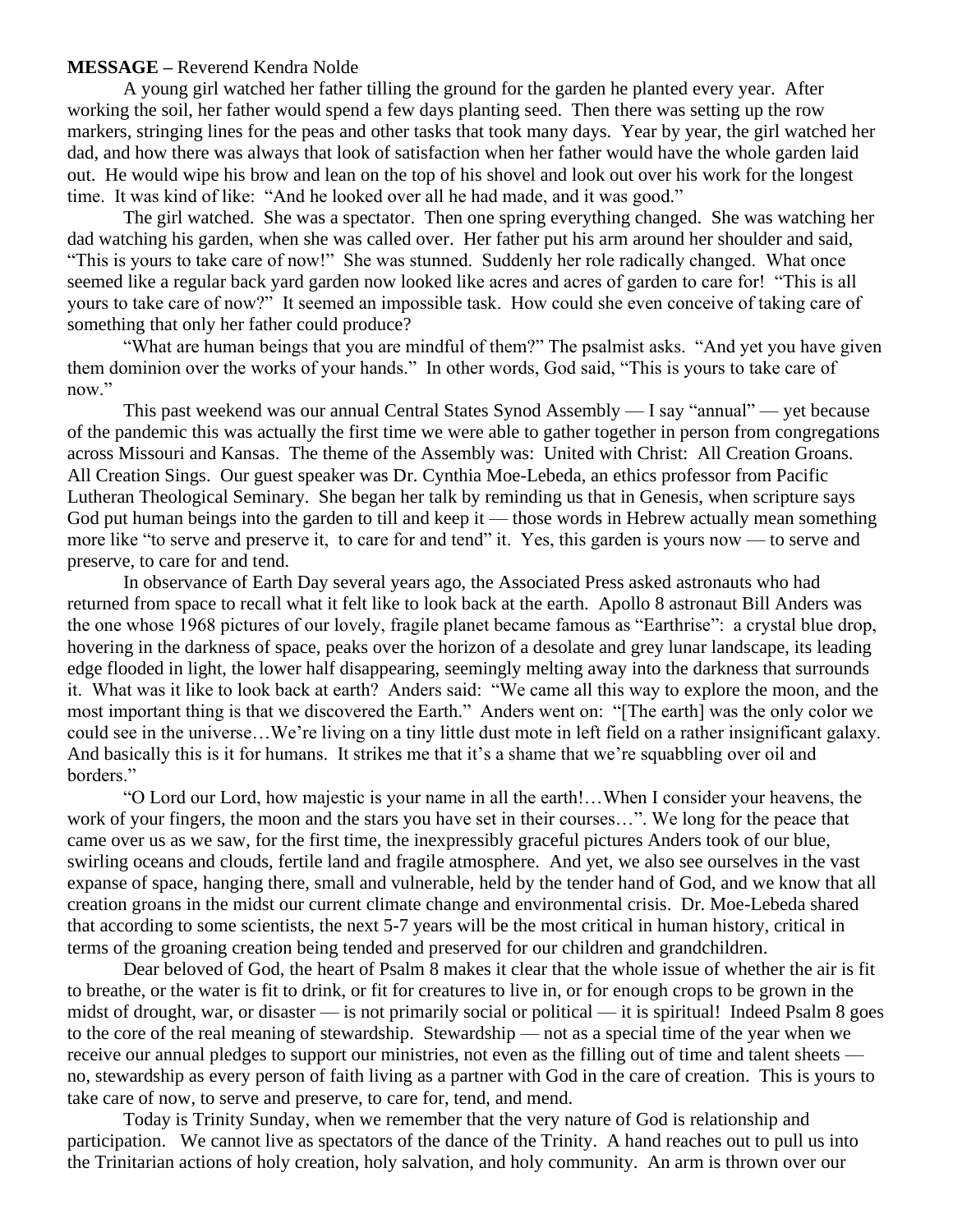shoulders, and we are told: this is yours now too, to take care of. We are partners with God in the greatest work in the universe, stewards of a marvelous blue island garden in an awesome universe. We are called to work toward establishing the true worth and dignity of every person. We affirm our baptism by saying we will strive for peace and justice in all the earth. The task is phenomenal and the trust God has placed on us is nothing short of astonishing. It is the trust of a God who doesn't give gifts grudgingly, but breathes into us God's very own life-serving love to live within us and through us. Dr. Moe-Lebeda asked us at the Assembly: what would we do if we really believed this? What would we do if we really believed, trusted that united in baptism, we could embody God's creating, healing, liberating love? Some things may seem small — using mugs and coffee cups rather than disposables — offering a community garden — providing pantries with food and hygiene supplies. Could we trust the power of small actions and maybe also speak and show up in other ways that God has yet to reveal?

I invite you to join me in reading a paraphrase of Psalm 8 by Nan Merrill as our closing prayer: When I look up at the heavens, At the work of Love's creation, At the infinite variety of your Plan, What is woman that You rejoice in her, And man that You do delight in him?

You have made us in your image, You fill us with your Love; You have made us co-creators of the earth! guardians of the planet! to care for all your creatures, to tend the land, the sea, and the air we breathe; all that You have made, You have placed in our hands. O Love, my Beloved, How powerful is your Name in all the earth! Amen.

(Psalms for Praying: An Invitation to Wholeness by Nan C. Merrill)

## **HYMN OF THE DAY** *Come, Join the Dance of Trinity* **(ELW 412) vv 1,2,3**

| 1 Come, join the dance of Trinity,  | 2 Come, see the face of Trinity,   | 3 Come, speak aloud of Trinity,     |
|-------------------------------------|------------------------------------|-------------------------------------|
| before all worlds begun--           | newborn in Bethlehem;              | as wind and tongues of flame        |
| the interweaving of the Three,      | then bloodied by a crown of thorns | set people free at Pentecost        |
| the Father, Spirit, Son.            | outside Jerusalem.                 | to tell the Savior's name.          |
| The universe of space and time      | The dance of Trinity is meant      | We know the yoke of sin and         |
| did not arise by chance,            | for human flesh and bone;          | death,                              |
| but as the Three, in love and hope, | when fear confines the dance in    | our necks have worn it smooth;      |
| made room within their dance.       | death,                             | go tell the world of weight and woe |
|                                     | God rolls away the stone.          | that we are free to move!           |

#### **PRAYERS OF INTERCESSION**

United in Christ and guided by the Spirit, we pray for the church, the creation, and all in need.

One God, giver of life, you established peace through your Son and gave your church the hope of sharing in your glory. Enliven us by your Spirit to speak and act in love for the sake of the world. We offer prayers for the ministry of the following faith communities within the Central States Synod: Assaria Lutheran in Assaria, KS, Our Savior's in Camdenton, MO, Sedgewickville Parish which includes: Sargent's Chapel in Sedgewickville, MO and Sedgewickville Lutheran in Sedgewickville, MO God of grace,

#### **hear our prayer.**

Creator of all, you rejoice in creation and have given humankind responsibility for the works of your hands. Instill in everyone your Spirit of care for the earth, especially in areas threatened by ecological devastation. God of grace,

#### **hear our prayer.**

Loving Redeemer, you delight in the human race. Move the hearts of world leaders to seek wisdom, speak truth, and care for all endangered by poverty, prejudice, or violence. Further the work of international collaboration and peacemaking. God of grace,

## **hear our prayer.**

Abiding Comforter, you call out to all who live. Restore severed relationships and protect children who lack trustworthy caregivers. Grant hope to those who are experiencing fear, pain, or grief. God of grace,